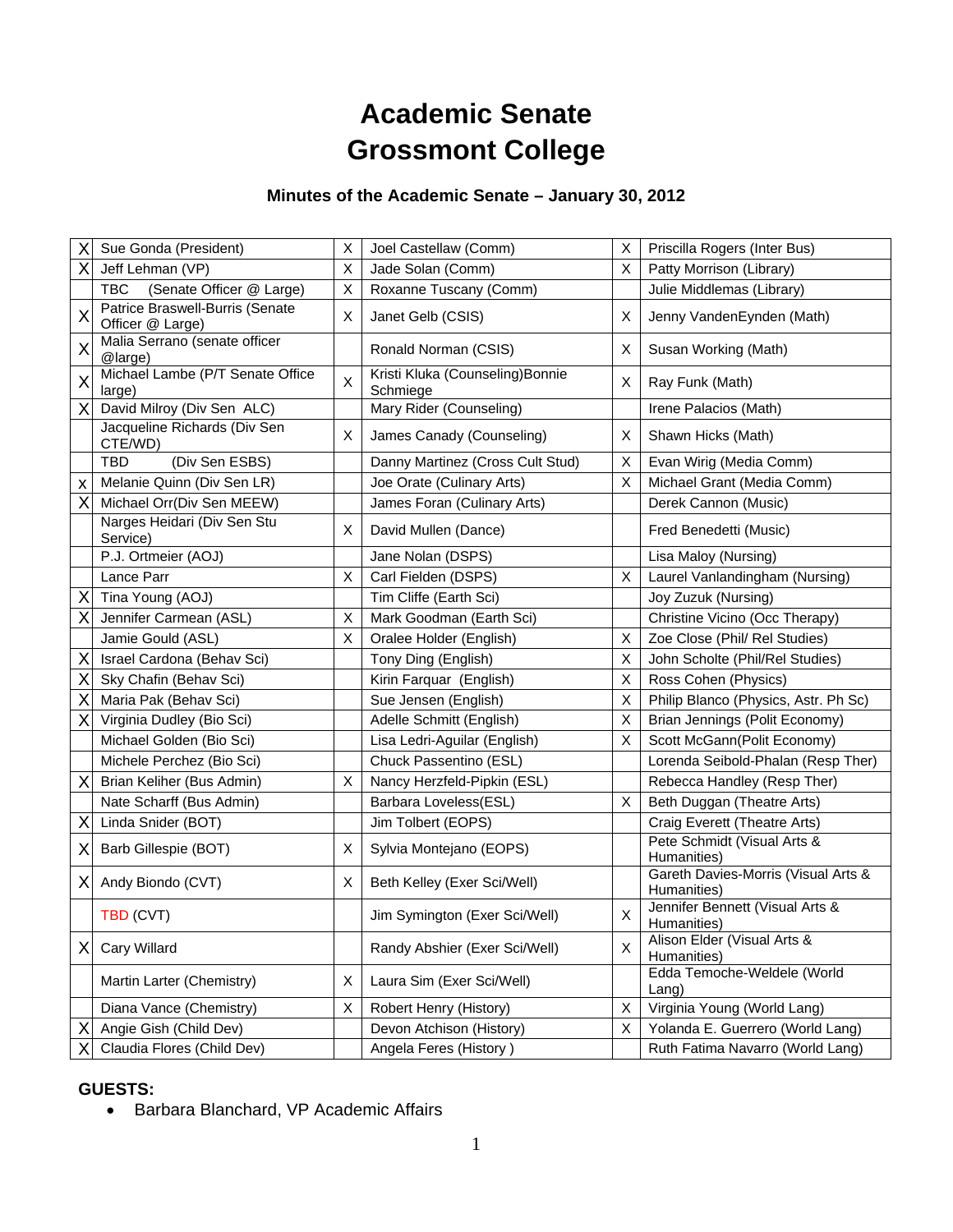- Janet Castanos, Dean English, Social and Behavioral Sciences
- Kerry Kilber, Dean, Learning & Technology Resources
- Sheridan DeWolf, Interim Dean Career and Tech Ed/Workforce
- Dan Greenheck, Part-Time Math faculty
- Denise Schulmeyer, Professional Development Coordinator

### **RECORDER**: Rochelle Weiser

# **I. CALL TO ORDER (11:10)**

#### **A. Public Comment**  None

- **B. Approval of Agenda**  A motion was made to approve the day's agenda. **M/S/U** Wirig/Morrison
- **C. Approval of Minutes from December 5, 2011.**  Postponed to next meeting..

# **II. PRESIDENT'S REPORT – Sue Gonda**

- Sue reported the new Griffin Gate was not ready for today's meeting, but the next meeting, February 6, 2012 will be held there. The entrance to Griffin Gate is located on the outside of the building, facing the bookstore.
- Sue reminded the Senators of some of the items that were covered at the previous meeting; policy change for students' 3 course attempts with "W" withdrawals or failures; changes to priority registration; an increase in Health Services fee; discussion of course maximums.
- Sue reported from the Budget and Planning Council on the current FTES situation. Faculty are being asked adhere to the course maximums due to mid-year reductions from the State a reduction in the number of FTES for which GC would be paid. Due to the funding reductions, if courses continue to be above the allowed maximums, it will mean even more section reductions next year. It will cut into the amount of cushion money we can roll over into next year; it will indicate that we need to plan for fewer sections, since we cannot depend upon our number of FTES matching the course max numbers. Enrollment Strategies will discuss how to execute section reductions for next year – roughly between 250-350. Senators are encouraged to begin discussions in their departments, divisions and with their deans. Fall line sheets will be available late February to early March after a review and analysis of the census numbers for this semester. Barb noted that the college will need to plan to adhere to "CAP" (number of FTES funded by the state.
- Discussions for a process to implement cross-discipline pre-requisites has begun. Curriculum Co-Chairs (GC & CC), the Distric'ts Educational Council and the Senate Presidents are working on a guide for the departments to use about how to set up the pre-requisites. Jeff Waller said that departments could begin work now with IR to collect data comparing the student success of those who completed the targeted prereq course with students who did not. Please contact Jeff Waller if your department is discussing the possibility of a crossdiscipline prerequisite.

# **III. COMMITTEES**

Sue reported that the following committees need representatives: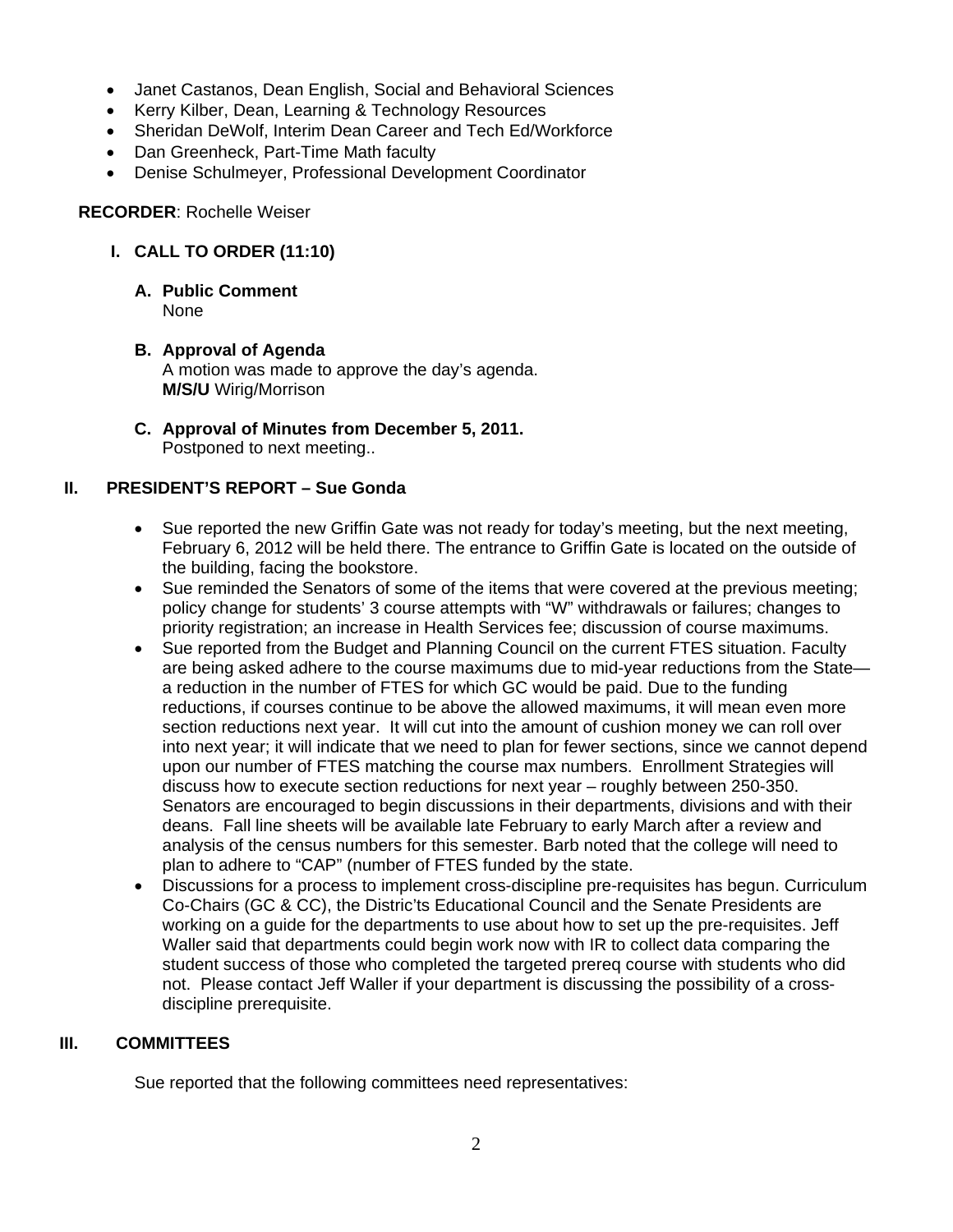- Institutional Review Committee-member from the Career Tech Ed/Workforce Development or Allied Health Division. **Postscript:** there is no vacancy after all; all spots are filled and were approved by Senate.
- Curriculum-members from Counseling and the Arts, Languages and Communications Division.
- Academic Rank-at large faculty member. **Postscript:** and one from the ESBS Division
- TTLC- 3 members from: \*Arts, Languages and Communications Division, \*Math, Natural Sciences, Exercise Science and Wellness Division, and a part-time faculty member
- Professional Development Committee-members from English, Social and Behavioral Sciences Division and Career Tech Ed/Workforce Development and Allied Health Division.

Cary Willard volunteered to be considered for the Academic Rank Committee.

# **IV. ACTION ITEMS**

# **A. "Tools and Techniques for Online Teaching"-Janet Gelb and Kerry Kilber**

Janet and Kerry reviewed the changes (in red) made to the document since it came for information and after discussions with Michael Golden. Requests made by AFT: changing the title (from "Best Practices"), changing "must" to "should". The following items were suggested to add to the document;

- Add the State's language defining Online/Hybrid courses.
- Add a section at the beginning explaining the purpose of the document; that it is a guide and not mandatory.
- Under the "Development" section, add the suggestion that faculty consider on ground/proctored tests for student authentication.

It was noted that at this time there is not a separate evaluation for online instructors and this document is not intended to be used as an evaluation tool; hence the recommended changes from AFT to the title and the "musts" to "should". Janet noted the document is intended to help instructors currently teaching online courses or those interested in teaching online.

A motion was made to approve the "Tools and Techniques for Online Teaching"; the motion was amended to include approval with the above changes. **M/S/U** Serrano/Rogers

# **B. Evaluation Form, Revised-Sue Gonda**

Sue asked for a motion to put the "Peer Manager/Instructor Evaluation Form" on the table. **M/S** Holder/Braswell-Burris

Sue reviewed the document and the changes that had been made. Much discussion occurred regarding the document. Some items mentioned were;

 Language of the Organization Skills section; change #3 to read "Ability to relate content to course objectives"; #4 change to "Management of class time and students effectively"; remove # 1.

Gregg Robinson spoke against the motion. Noting that he was not in Senate during discussions to change the form from the format proposed by the Evaluations Committee, of which he was a member, he mentioned the following concerns: